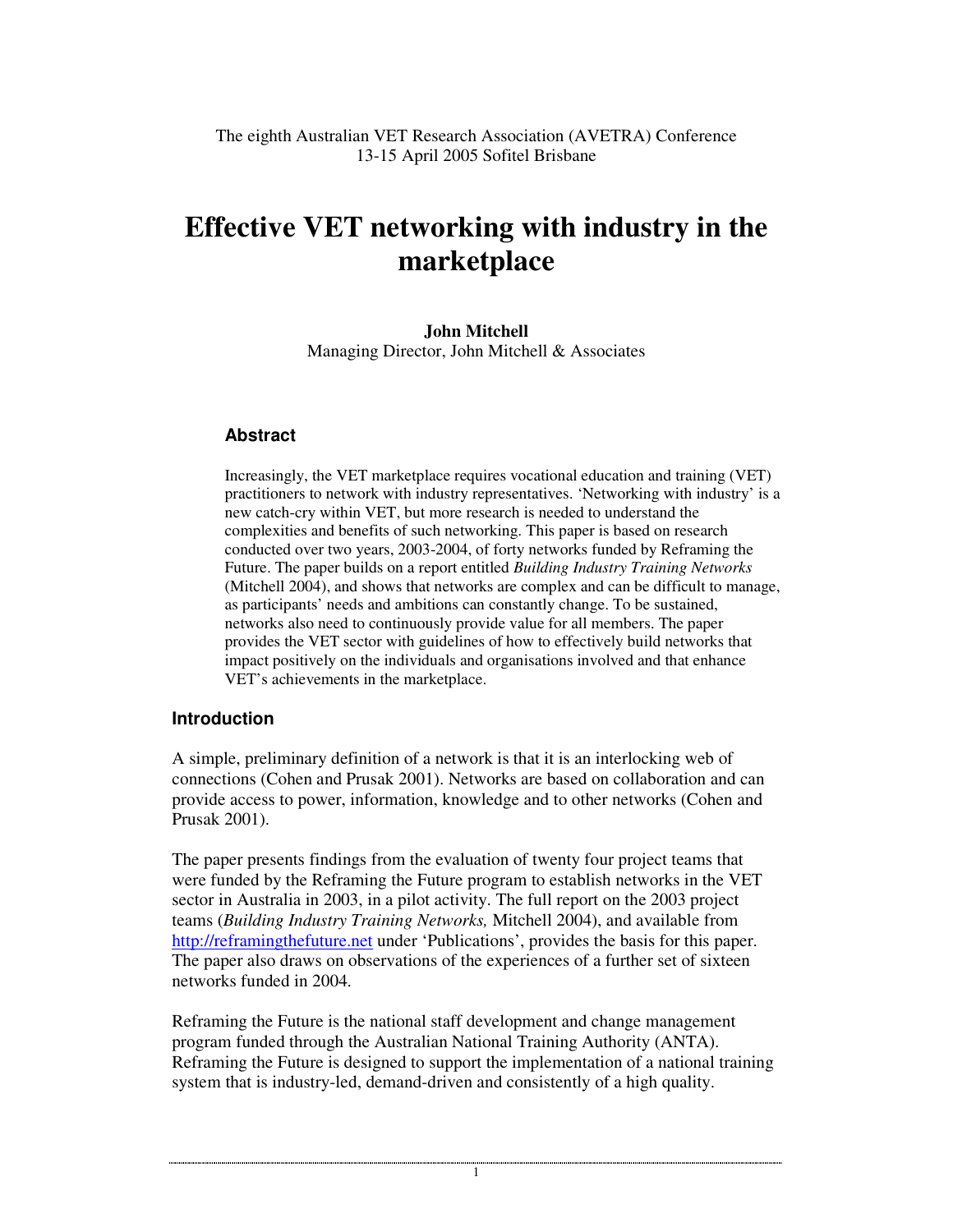The research questions used to frame the 2003-2004 research are as follows:

- Why does VET need industry training networks?
- What skills, knowledge and processes help industry training networks function effectively?
- What knowledge is generated by industry training networks?
- What are the benefits of industry training networks?
- How can the achievements of networks be sustained?

Twenty four networks were supported by Reframing the Future in 2003 and the initial foci of a sample of these are set out in the following table. The range of the networks' goals is an insight into the complexity of the VET sector.

| Network manager                                                                                                       | Industry                                    | <b>Initial focus</b>                                                                                                                                                                                                                                                                                                                                                                                                                                                                                                                                                                                                                |
|-----------------------------------------------------------------------------------------------------------------------|---------------------------------------------|-------------------------------------------------------------------------------------------------------------------------------------------------------------------------------------------------------------------------------------------------------------------------------------------------------------------------------------------------------------------------------------------------------------------------------------------------------------------------------------------------------------------------------------------------------------------------------------------------------------------------------------|
| Abortrim<br>1.<br>Australia Pty<br>Ltd, VIC                                                                           | Electricity<br>Horticulture                 | The initial aims are to develop an industry training network of<br>Vegetation Management Industry representatives, RTOs and<br>ITABs responsible for the Electricity and Horticulture Training<br>Packages; provide an opportunity to allow the network to have<br>input into the development of units of competency under review,<br>in the Electricity Supply Industry Transmission and Distribution<br>Sector Training Package, UTT98 and relevant to this emerging<br>industry sector; and develop collaborative methods for the<br>delivery and assessment strategies to be used to implement the<br>revised Training Package. |
| <b>Baking Industry</b><br>2.<br>Association of<br>Victoria                                                            | Food                                        | This project will establish a Baking Industry Network, which will<br>consist of bakers and RTOs. The bakers will be 'industry<br>champions' supporting RTOs in the planning and implementation<br>of appropriate assessment strategies (AQTF Standard 9) for the<br>Food Industry Retail Baking Training Package.                                                                                                                                                                                                                                                                                                                   |
| <b>Business</b><br>3.<br>Training<br><b>Advisory Board</b><br>$(ACT)$ Inc. $-$<br><b>Business</b><br>Services Project | <b>Business</b><br>Services-<br><b>SMEs</b> | The aim is to provide the opportunity to small to medium sized<br>businesses (SMEs) and responsible training providers to unlock<br>some of the perceived mysteries that SMEs face with the national<br>Training Framework within Business Services Training Package.                                                                                                                                                                                                                                                                                                                                                               |
| 4.<br>Challenger<br>TAFE, WA                                                                                          | Floristry                                   | This project aims to start a national network for floristry training<br>providers and their industry. It will provide an opportunity for<br>communication and cooperation about VET issues between<br>states/territories and peak industry bodies - an opportunity that<br>currently does not exist for the floristry industry.                                                                                                                                                                                                                                                                                                     |
| 5.<br>Museums<br>Australia Inc,<br>QLD                                                                                | Arts                                        | This industry training network will include people from the state<br>branches of Museums Australia Inc, an industry-based RTO, in<br>sharing knowledge and learning about the National Training<br>Framework and ultimately in developing strategies to progress<br>the national implementation of the museum industry Training<br>Package.                                                                                                                                                                                                                                                                                         |
| TAFE NSW -<br>6.<br>Western Sydney<br>Institute                                                                       | Tourism and<br>Hospitality                  | The aim of this project will be to form an industry training<br>network in the training areas of Tourism and Hospitality in the<br>Western Sydney region. It will utilise existing and new networks<br>to address the need to develop relationships between training<br>providers, industry and individual enterprises to provide solutions<br>to community training needs.                                                                                                                                                                                                                                                         |

**Table 1: Description of a sample of the 2003 networks (from Mitchell 2004)**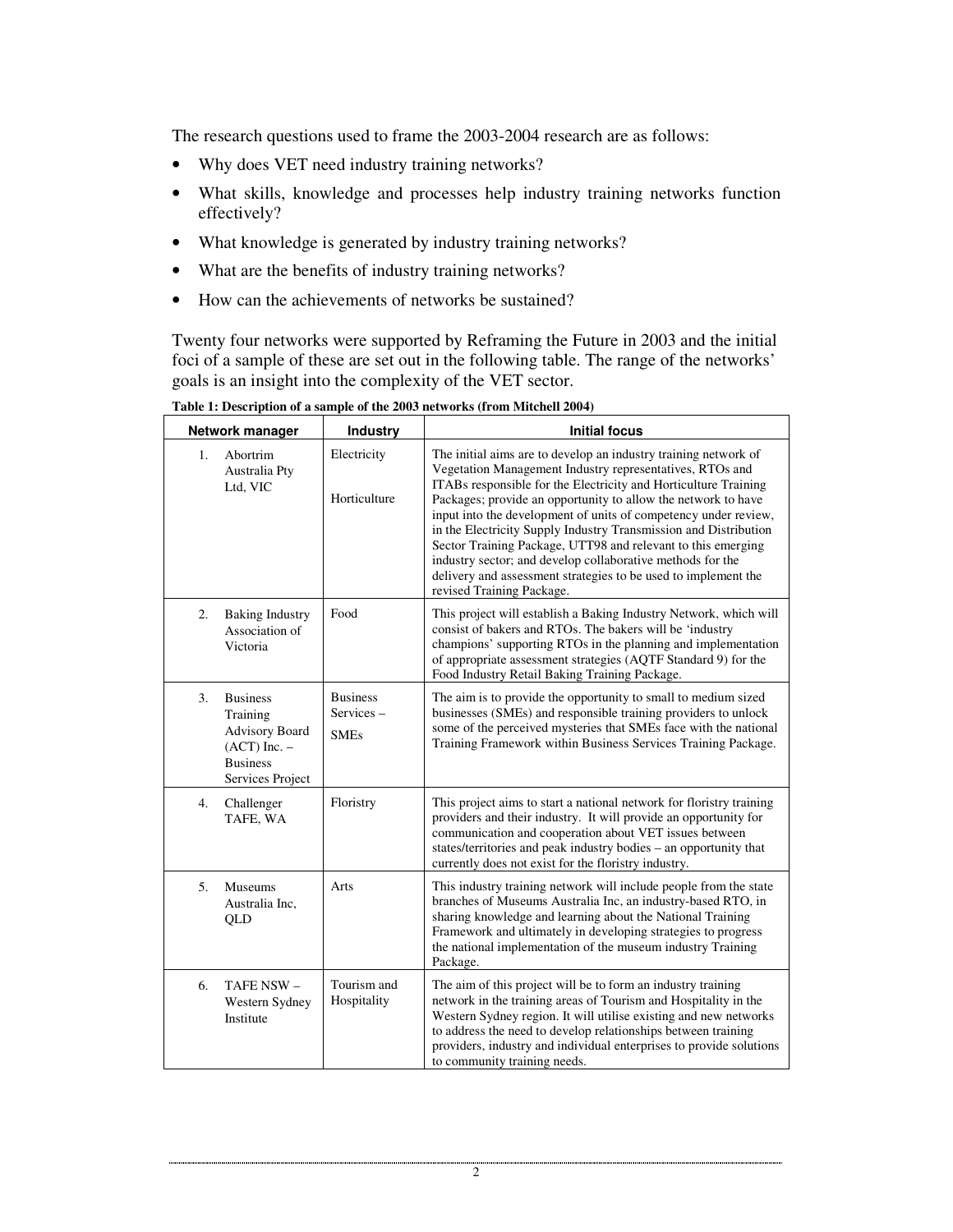The initial foci of the networks described above show the importance of the tasks being undertaken by networks, to ensure that Australian industries' many training needs are met by responsive providers. The following examples of 2004 projects also highlight the national value of the networks' foci.

| Network manager                                                       | Industry/community                     | <b>Initial focus</b>                                                                                                                                                                                                                                                                                                                                                                                                                                                                                                                                                                                                                                                                                                                                                                                                                                                                                                                                                                                                   |
|-----------------------------------------------------------------------|----------------------------------------|------------------------------------------------------------------------------------------------------------------------------------------------------------------------------------------------------------------------------------------------------------------------------------------------------------------------------------------------------------------------------------------------------------------------------------------------------------------------------------------------------------------------------------------------------------------------------------------------------------------------------------------------------------------------------------------------------------------------------------------------------------------------------------------------------------------------------------------------------------------------------------------------------------------------------------------------------------------------------------------------------------------------|
| Optus, Sydney<br>1.                                                   | Telecommunications                     | Convened by Optus, a group of major telecommunications<br>industry players from across Australia has formed an<br>Industry Training Network to address industry skill<br>standards for their contractor workforce, existing workers<br>and new entrants to the industry. Network members are<br>exploring industry skills standards, including the small<br>business and employability skills required for a range of<br>technical roles. The network aims to work collaboratively<br>to reconnect the supply and demand side of training; to<br>support quality improvements in training; to encourage<br>access to skills development through RTOs; and to prepare<br>for future skill training needs.                                                                                                                                                                                                                                                                                                               |
| 2.<br>Creative<br>Industries<br>Skills Council<br>Inc, QLD            | <b>Creative Industries</b>             | This network is focused on implementing the National<br>Training Framework from the perspective of the creative<br>industries. This perspective is based on a shared<br>understanding among the members of this network of the<br>concept of training for emerging economies. Within the<br>network, the input of industry sector representatives is<br>matched by input from training sector representatives from<br>public and private RTOs, schools and VET in schools<br>professionals, and the tertiary sector. Participants also<br>represent related government departments and agencies<br>such as Arts Queensland, the Department of State<br>Development and Education Queensland. The network will<br>guide skill formation strategies for the arts, entertainment,<br>textile and clothing design, printing and graphics<br>communication industries in Queensland.                                                                                                                                        |
| 3.<br>Human<br><b>Services</b><br>Training<br>Advisory<br>Council, NT | Indigenous people with<br>a disability | In this project, networking with industry, remote<br>Indigenous communities, community elders, service<br>providers and RTOs is the agreed strategy for achieving<br>outcomes in employment and learning for Indigenous<br>people with a disability. These Indigenous people live in<br>remote communities in the Katherine region. A range of<br>different processes is being employed to develop a network<br>with people for whom relationships are paramount. These<br>relationships need time to be developed and mentoring is<br>one of the keys. Mentors are assisting communities to<br>facilitate their own processes of community ownership in<br>addressing issues in the network. For people and<br>organisations participating in this project the outcomes are<br>many and include additional support, knowledge of<br>services and who to contact, being able to offer better<br>quality services to clients and being assured that protocols<br>and procedures have the agreement of all stakeholders. |

**Table 2: Description of a sample of the 2004 networks (from Mitchell, McKenna, Dau and Perry 2004)**

## **Literature review**

While there are many definitions of networks in the literature, Cohen and Prusak (2001) provide a starting point. They suggest that networks are a manifestation of 'the cooperative connections between people' (p.55) and they note that we all build individual networks by investing 'some significant proportion of our time, money,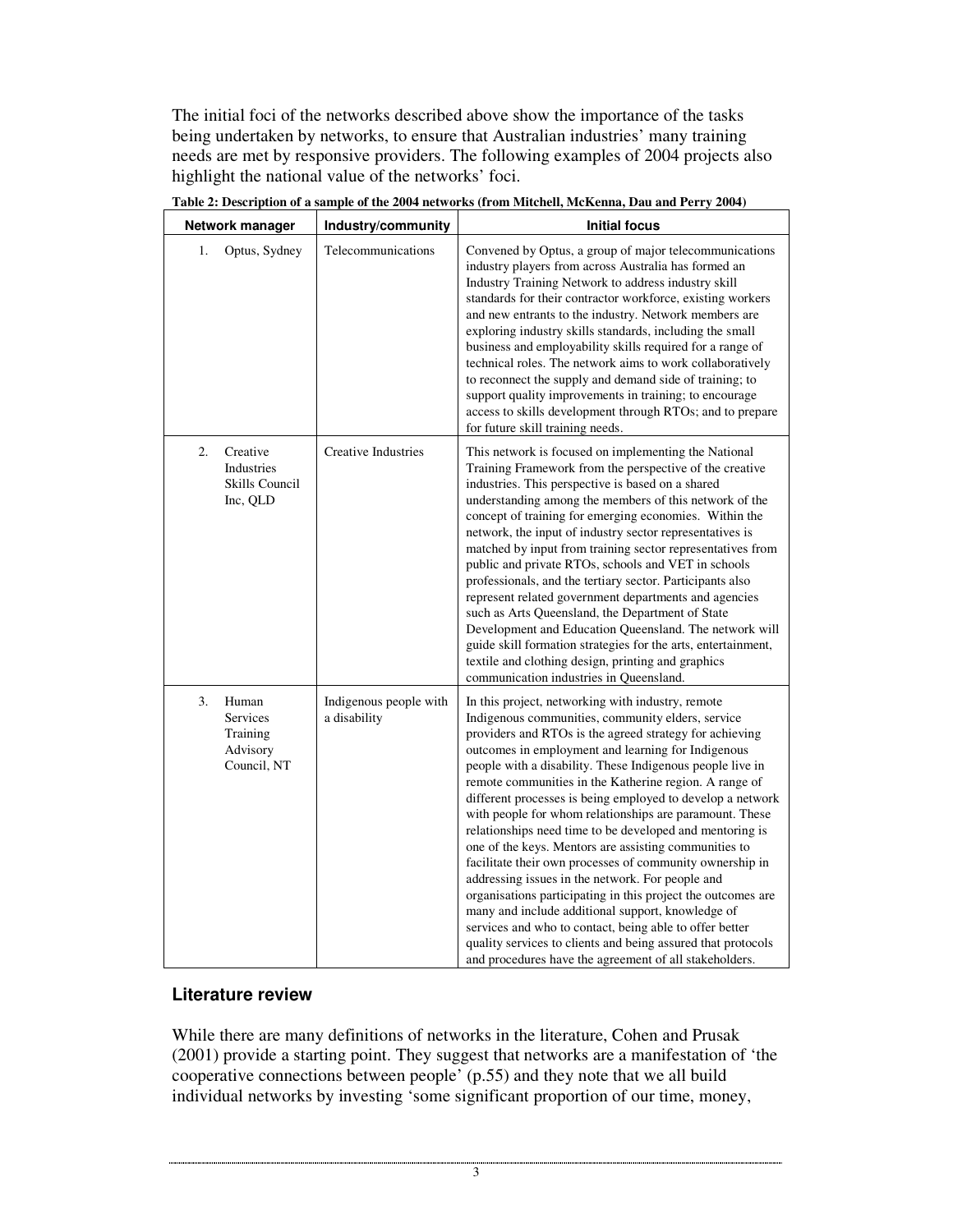energy, and emotion in our connections with others' (p.58). Networks form for the following reason:

Because people need one another to reach common material, psychic and social goals. Mutual aid and generalised reciprocity are common to all functioning networks. (Cohen and Prusak 2001, p.58)

Cohen and Prusak (2001) believe that networks can deliver significant value to participants: "a network is one of the most powerful assets any individual can possess. It provides access to power, information, knowledge, and to other networks"0 (p.59).

Networks are of value to both individuals and organisations:

Though network building mainly happens between individuals, it contributes to an organisation's social capital. Many of the benefits individuals derive from networks and communities – a sense of membership and purpose, recognition, learning and knowledge – can also pay huge benefits to the organisation. (Cohen and Prusak 2001, pp.60-61)

Given these benefits of networks, it is not surprising they are increasingly valued in business as well as in society. A formal definition of a business network is provided by Ford et al (2003):

In its most abstract form a network is a structure where a number of nodes are related to each other by specific threads. A business market can be seen as part of a network where the nodes are business units, such as producers, customers, service companies and suppliers of finance, knowledge and influence. The threads are the relationships between the companies. (p.18)

Ford et al (2003) find that not only are networks valued in business, they are essential to the existence of an organisation. However, they are always complex: "The complexity of networks means that the company's interactions with others will always vary in different situations and over time" (p.33). The following model from Ford et al (2003) summarises the three core elements of a network that need to be managed.

**Diagram 1: A model of managing three elements of a network (based on Ford et al 2003, p.176)**



Callan and Ashworth (2004) provide guidelines for VET providers in establishing and managing successful industry–provider training partnerships. The guidelines reinforce Ford et al's (2003) finding that networks are complex and therefore challenging to manage and sustain:

Recognise the competitive realities businesses are facing as they try to build training and ongoing skills development into their organisations or industries.

Build as much flexibility and customisation into the training as is feasible and manageable within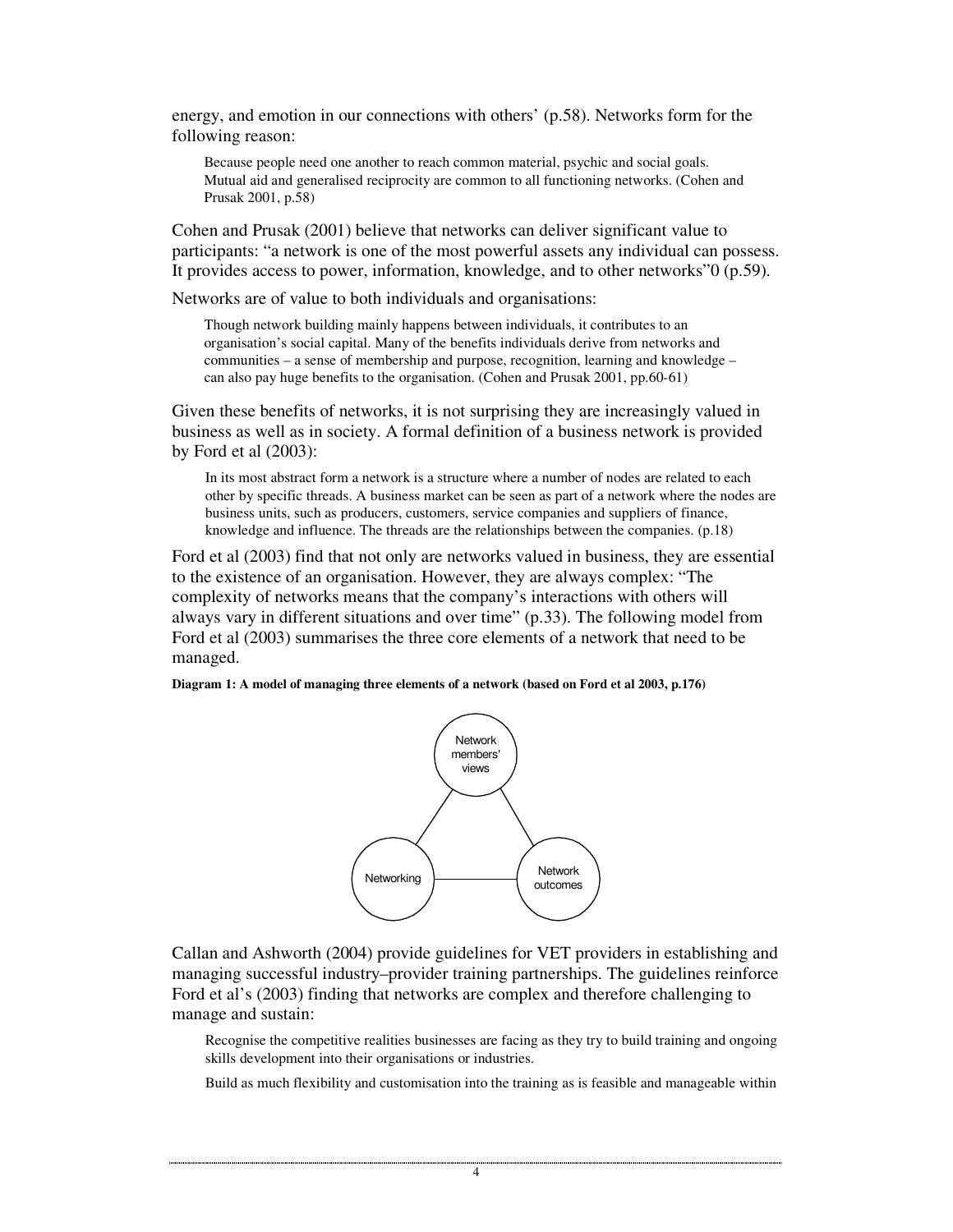the allocated budget.

Given the time involved in establishing a larger training partnership, support the establishment of longer-term partnerships.

Accept that a 'break-even' outcome initially may be the best financial result that a training provider may achieve, particularly since some outcomes may not be realised in financial terms.

Find and then develop staff who have special responsibilities for initiating and managing the start-up stages of larger training partnerships.

Assemble a core of individuals who want to be responsible for the successful management of the partnership and the achievement of its training objectives. (Callan & Ashworth 2004, pp.9-10)

Different theories are available to explain the nature, benefits and structure of networks formed by individuals, groups and organisations. For instance, Adler and Kwon (in Lesser, 2000, p.97) note that for some theorists, the term networks often simply means informal face-to-face interaction or membership in civic associations or social clubs. Other theorists look deeper into networks and examine their potential benefits and optional structures. Regarding the benefits of networks, some theorists argue that the norms, beliefs and rules that develop in networks create social capital, which is to be valued (Adler and Kwon, pp.97-98). Social capital is defined by Cohen and Prusak (2001) as a company's stock of human connections such as trust, personal networks and a sense of community.

The structure of business networks varies, depending on what the coordinators and participants prefer. Some participants may prefer a loosely organised network, based on collegiality and informality, while others may prefer a more formal structure, with a clear management framework and substantial documentation. Ideally, the structure will be negotiated with the participants.

The business networks funded by Reframing the Future are expected to be more than informal groups who interact randomly. A degree of structure and formality is expected, to ensure that all participants are able to access information and resources and other opportunities. However, in establishing this sub-program on networks in 2003, Reframing the Future was aware that networks can range from open to closed networks, and left it to the judgment of the network members as to the degree of openness or closure of the network. The following diagram shows the two extremes of networks – with closure and without closure.





5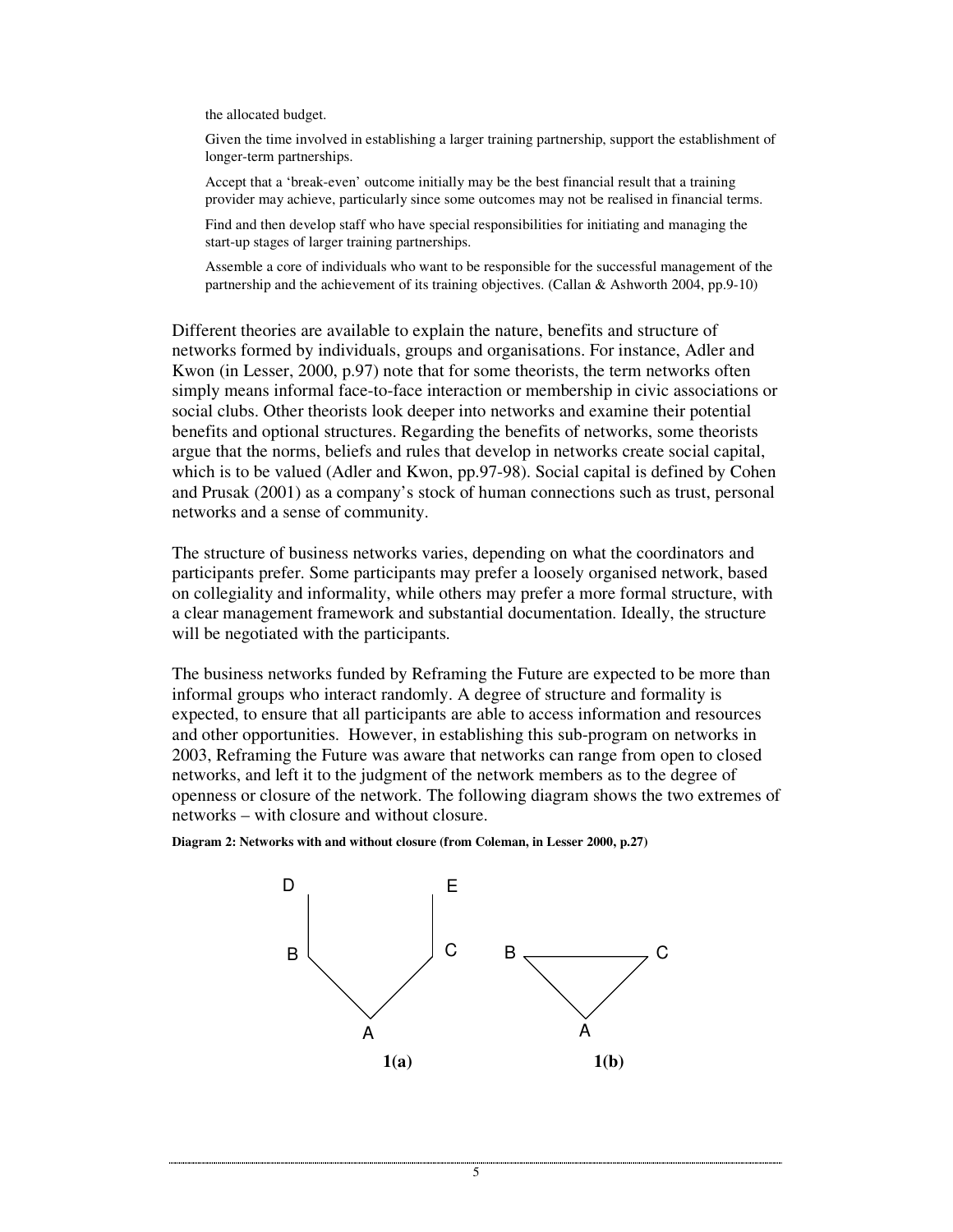In diagram 1(a), a network without closure, or an open network, person A can impact on persons B and C; but B and C are not directly connected, with one linked to D and one to E. In this open network, there are a limited number of shared norms influencing behaviour. However, in diagram 1 (b), a network with closure, the three parties are all interlinked and can exert influence on each other to observe agreed norms of behaviour: obligations can be imposed (Coleman, in Lesser 2000, p.27).

Regarding the various structures of networks, Adler and Kwon (2000) distinguish between those closed networks where there are direct or dense ties or connections between members and those open networks where the ties are weak. Closed or dense networks facilitate the emergence of shared norms and encourage trust among members while open networks may involve lower levels of trust (p.98). The following diagram is an attempt to describe a network where many of the ties between members are weak.



**Diagram 3: An open network with weak ties between members (from Ford et al, 2003, p.160)**

Interestingly, some theorists argue that networks with weak ties between members have significant value, allowing for the easy flow of information between members without the need for many shared norms (Adler and Kwon 2000, p.98). This is important to note, because to form closed or dense networks may be difficult within many VET settings, where there are so many different stakeholders, from enterprises, to unions, to training organisations, often separated by distance and by different work patterns.

VET practitioners may wish to consider the benefits of open or loosely structured networks, where a closed network is inappropriate or not feasible. For example, research cited by Adler and Kwon (2000) suggests that, in sparse or open networks, brokers who interact with many different community members can disseminate information of value to members without imposing extensive sociability or obligations on people (p.98). The potential activities of VET practitioners as brokers or intermediaries are described by Gientzotis (2003).

Networks are categorised other than by describing them as closed or open. For instance, Fulop and Linstead (1999) provide the following categories: vertical and horizontal networks, pooled and complementary networks, product and service networks and learning networks.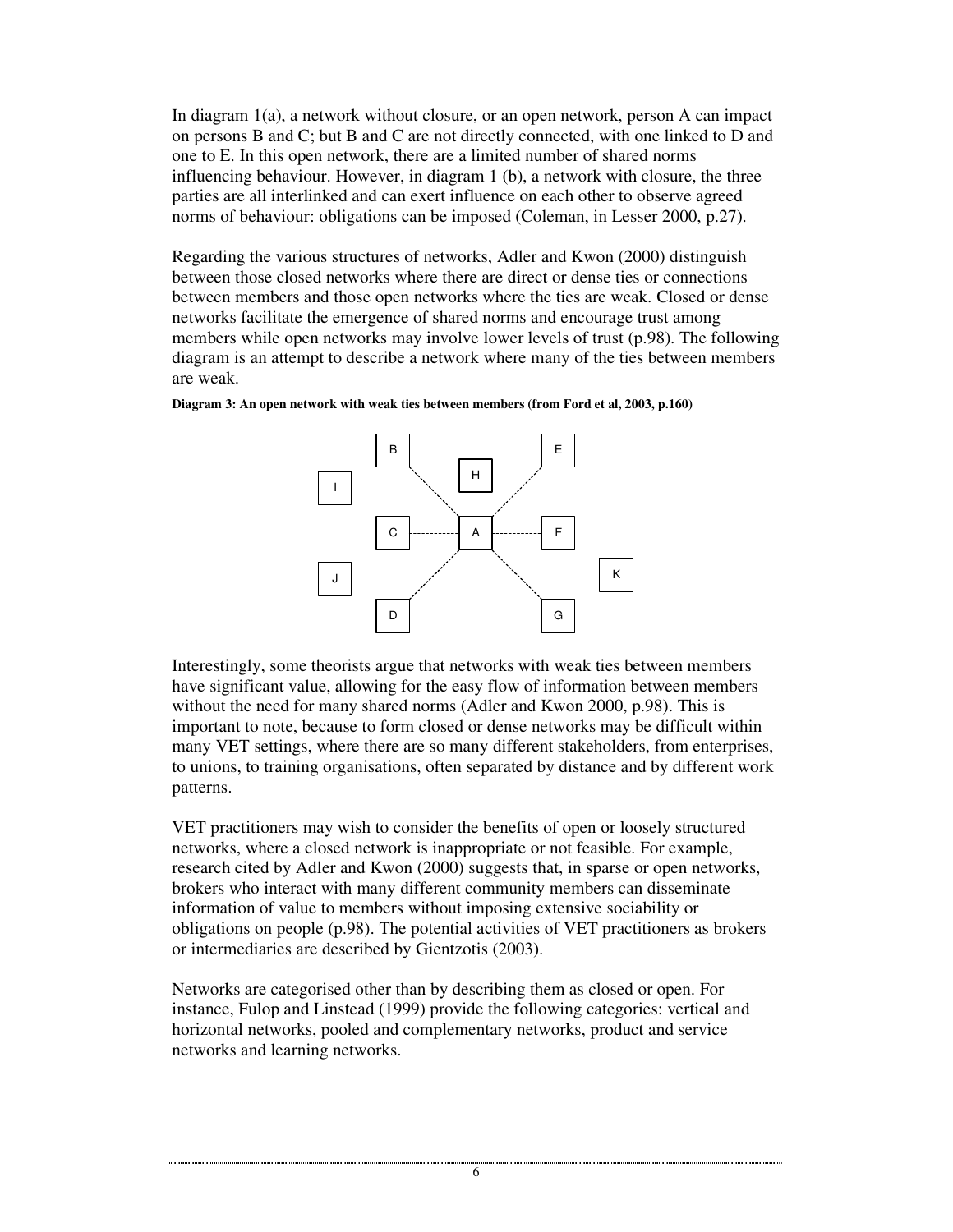# **Methods**

This qualitative research was undertaken from July 2003 onwards, with the assistance of the National Project Director of Reframing the Future, Susan Young in 2003, and with the assistance of the Acting National Director Suzy McKenna in 2004. The research methods included observations and discussions at national forums convened at the start of the project and at the mid-way point; reviews of the networks' action plans, mid-term progress reports and final reports; and on-site observations and interviews with network participants.

# **Findings and discussion**

A summary of the key findings is provided below and a fuller description is provided in Mitchell (2004).

#### *The trust, goodwill, innovation and collaboration in industry training networks can support the national training system*

The 2003-2004 Reframing the Future projects showed that networks can support the national training system by accessing the trust, goodwill, innovation and willingness to share that exists within the VET system in Australia. Networks can facilitate interorganisational and provider-industry collaboration and can inform thinking about Training Packages, assessment and other fundamentals of the national system. Networking emerges from this research as a legitimate, necessary and valuable way to support the national training system.

#### *The need for industry training networks is increasing, as VET organisations become more aware of their dependency on relationships*

The research suggests that the need for networks in VET is increasing, especially given that VET providers are part of a service industry that needs to maintain high quality connections with industry clients. The research supports the view of Ford et al (2003) that networks are not only essential to business success, but more and better functioning networks are needed, as 'all companies are becoming more dependent on their relationships with those around them' (p.xi).

## *Open or loosely structured networks suit the diverse and dispersed membership of many industry training networks*

While networks can be open or closed, most if not all of the 2003-2004 networks were open or loosely structured, as networks with weak ties allow for the easy flow of information between members (Adler and Kwon 2000, p.98). Open networks are pertinent to VET, because to form closed or dense networks may be difficult within many VET settings, where there are so many different stakeholders, from enterprises, to unions, to training organisations, often separated by distance and by different work patterns.

### *Building industry training networks is made challenging by factors such as inexperience in networking and the limited resources of small business to participate*

Building networks in VET is not straightforward. Challenges faced by the 2003-2004 networks included creating a voice for a previously under-represented section of the industry; gaining involvement by small businesses who are restricted from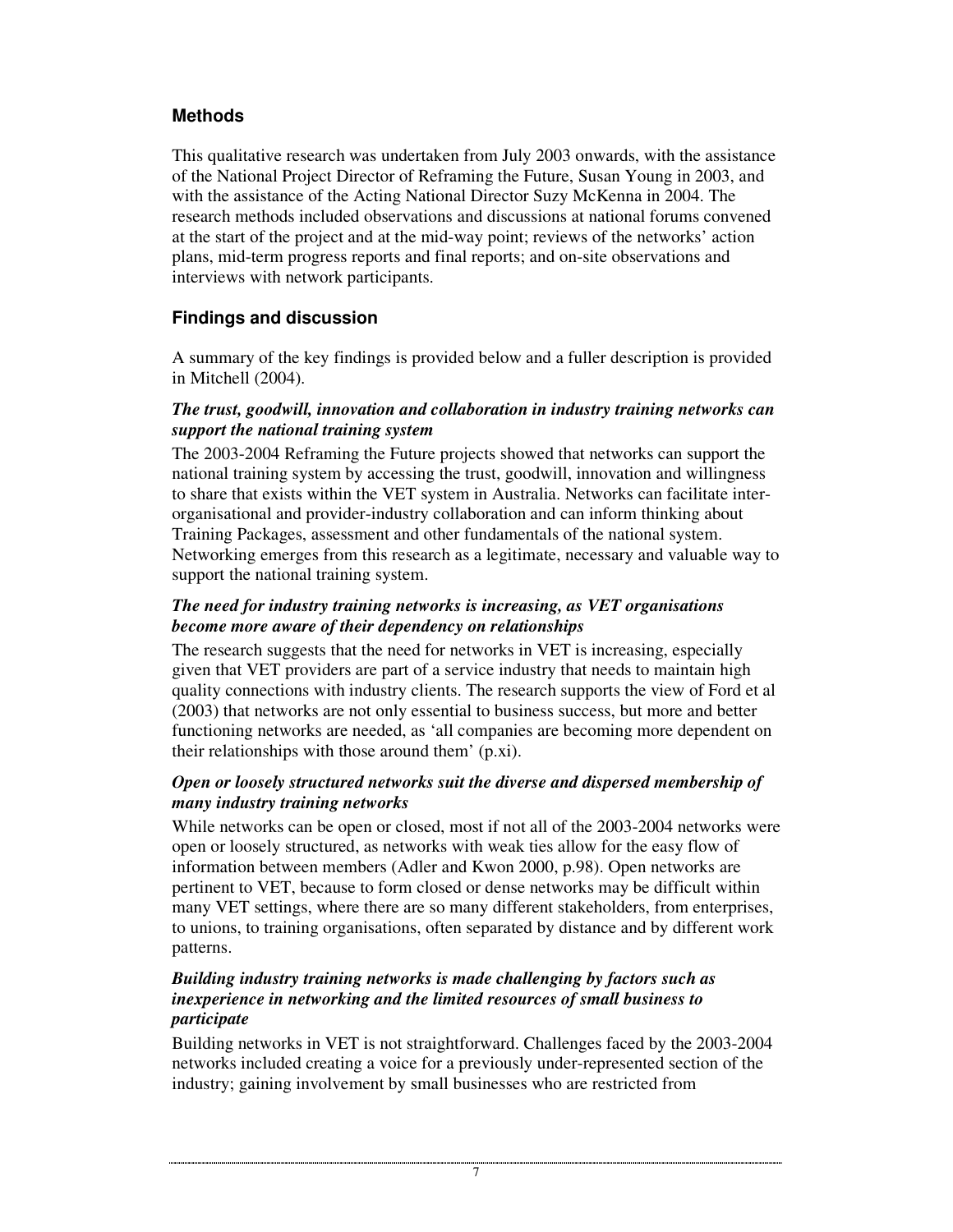participation by limited resources; overcoming the problems created by members being separated by vast distances; and learning to work with new associates.

#### *A deep knowledge of VET and high-level facilitation skills help industry training networks function effectively*

Networks benefit from members' deep knowledge of the industry involved and an advanced understanding of the national training system, including Training Packages and the Australian Quality Training Framework (AQTF). However, the knowledge need not reside in the one person, especially when a team approach is taken to managing a network, as modelled by many of the 2003-2004 networks.

Effective facilitation strategies used by the networks included customising approaches to fit the context; encouraging network members to shape the network to suit their interests; inviting specialists to address members; and using face-to-face activities supplemented by electronic communication. One of the high-order skills was encouraging self-evaluation of the network. Another high-order skill modelled by the network members was linking their newly created networks to existing networks, as illustrated in the next diagram.

#### **Diagram 4: Linking one network to others**



## *Efficient information sharing processes help industry training networks function effectively*

The 2003-2004 network members accessed information and resources through their relationships with other members of their own network or with external networks; through mining the information provided by external speakers or key people within their own network; or from relevant websites. Conversations based on good relationships were at the core of many effective networks, as a vehicle for information

<sup>8</sup>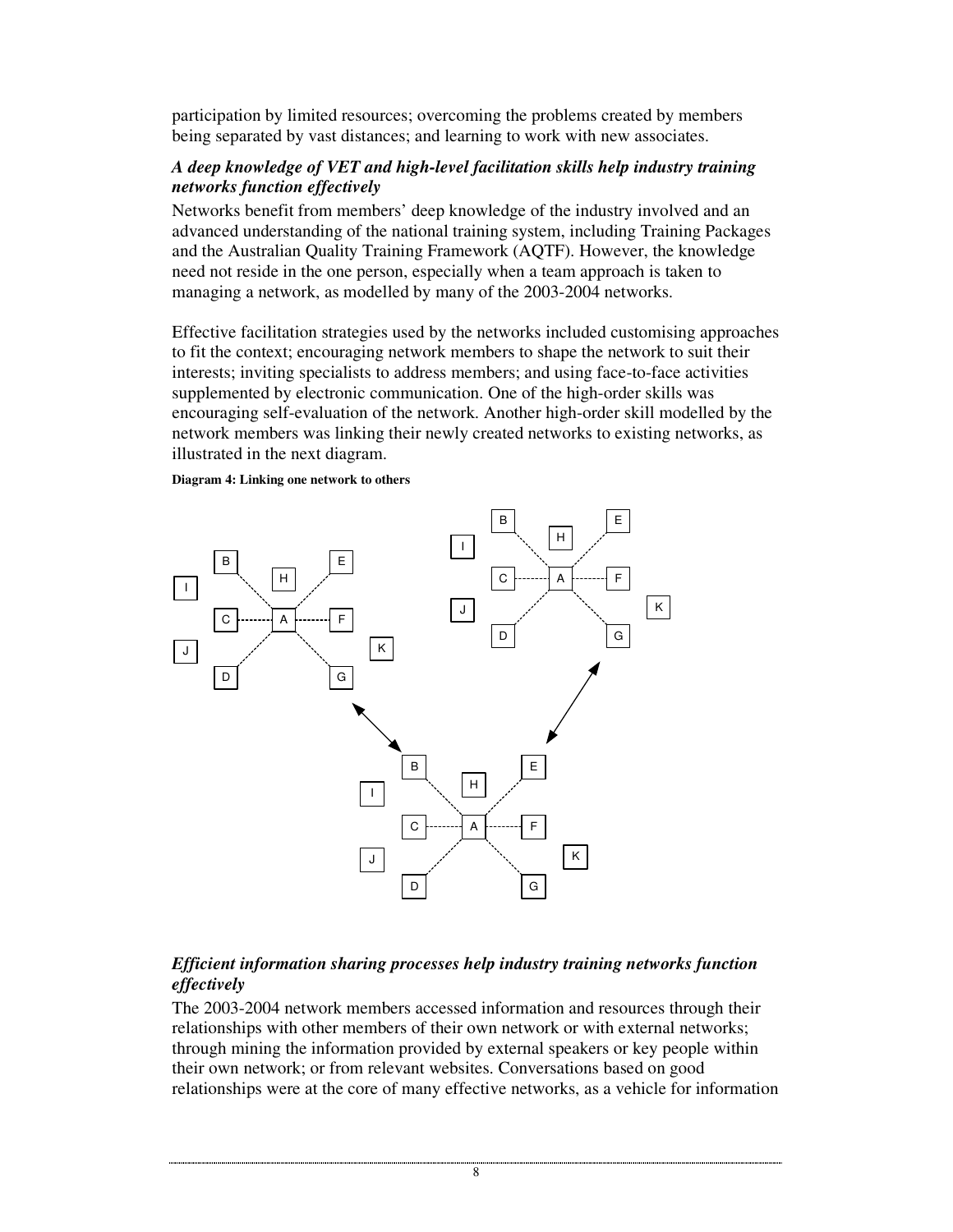exchange and as a means of building the openness and understanding that binds together networks.

#### *Industry training networks generate new knowledge about practices and possibilities in the national training system*

Networks are the basis of knowledge sharing in many organisations and, through trusting relationships, networks increase the level of knowledge (Cohen and Prusak 2001). The 2003-2004 networks changed or deepened their knowledge about each others' values and practices and perspectives and about what was possible within a national training system. They did this by learning to understand each others' language and through using a variety of different ways to engage members, such as customising meetings to suit all members, not just the providers.

Networks have the potential to help people develop their identities and their practices (Cohen and Prusak 2001). However, members of the 2003-2004 networks needed some time to become knowledgeable about the experiences of other members of the network and to be comfortable about publicly reflecting on their own practices.

#### *Individuals, organisations and systems benefit from industry training networks*

Networks help individuals to acquire new information and resources and share with their peers their explicit and tacit knowledge about their profession. The 2003-2004 networks not only enabled individuals to learn more about their own organisation, but also enabled individuals to learn about industry, if they were a provider, or about providers if they were from industry.

Many different types of organisations were involved in the 2003-2004 networks, from enterprises, to industry associations to provider groups to government agencies. The benefits of participation for these groups varied, but the benefits were many, from developing a better understanding of each other's needs, to working together on training programs, to creating a climate of trust for future collaboration.

#### *The achievements of the 200-2004 industry training networks are impressive given the complexities faced*

The achievements of the 2003-2004 networks are impressive, considering the challenges that networks pose, as indicated above by Ford et al (2003), such as the need for participants to continuously adjust their goals. Their achievements are also impressive, given the potential pitfalls for networks set out by Cohen and Prusak (2001) including the capacity for networks to avoid asking tough questions, to develop 'groupthink' and to ossify. The achievements are all the more impressive given that many of the networks operated across whole states/territories, or across regions, and involved a variety of different organisations, many of which had not collaborated previously.

# **Conclusions**

This research indicates that it is possible to effectively build and manage industry training networks in VET. The stories of human, organisational and systemic collaboration set out in Mitchell (2004) provide hope for the positive future development of the VET sector. Further encouragement is provided by additional